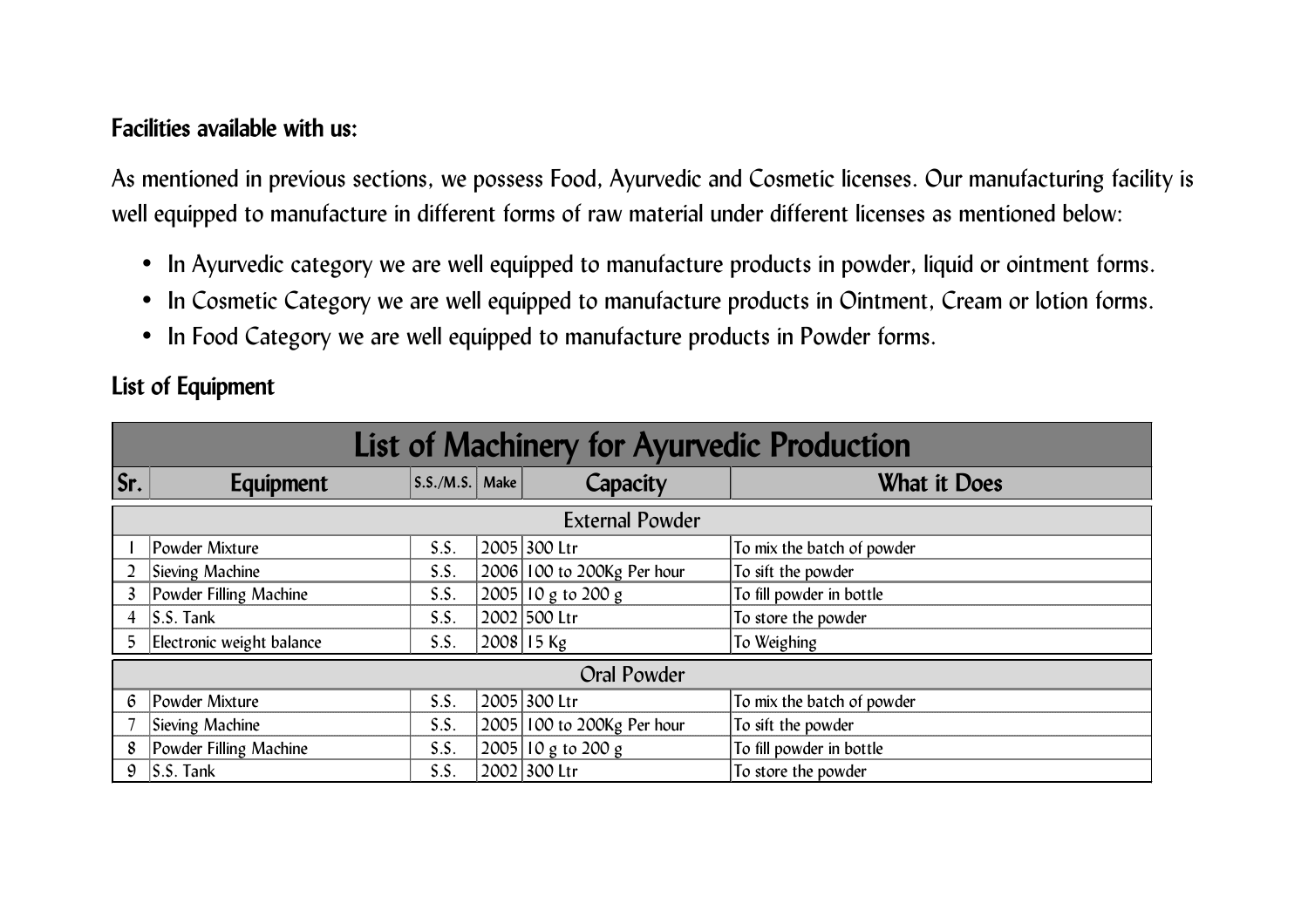| List of Machinery for Ayurvedic Production |                                        |                  |             |                                  |                                                  |  |  |  |
|--------------------------------------------|----------------------------------------|------------------|-------------|----------------------------------|--------------------------------------------------|--|--|--|
| Sr.                                        | Equipment                              | $S.S./M.S.$ Make |             | Capacity                         | <b>What it Does</b>                              |  |  |  |
| Ointment & Cream Manufacturing             |                                        |                  |             |                                  |                                                  |  |  |  |
| 10                                         | <b>Mixing Tank</b>                     | S.S.             |             | 2005 300 Ltr                     | To mix the batch                                 |  |  |  |
|                                            | Planatory Mixture                      | S.S.             |             | 2005 200 Kg                      | To mix the batch                                 |  |  |  |
| $\overline{12}$                            | <b>Jackted Vassel</b>                  | S.S.             |             | 2005 1000 Kg                     | To give indirect tempreture to raw material      |  |  |  |
| $\overline{3}$                             | Ointment filling machine               | S.S.             |             | $ 2006 3$ g to 300 g             | To fill the ointment                             |  |  |  |
| 14                                         | Tube filling, sealing & Coding machine | S.S.             |             | 2006 1000 to 2000 piece per hour | To fill, seal & make Coding on the tube          |  |  |  |
| 15                                         | S.S.Vassel                             | S.S.             |             | 2002 300 Ltr                     | To store the Ointment & Cream                    |  |  |  |
| 16                                         | Weight & Balance                       | S.S.             |             | 2009 15 Kg                       | To Weighing                                      |  |  |  |
|                                            | Liquid Manufacturing (Oral)            |                  |             |                                  |                                                  |  |  |  |
|                                            | 17 R.O.Plant                           | $\mathbf{V}$     |             | $2004$ 60 Ltr per hour           | To purify the water                              |  |  |  |
| 18                                         | <b>Mixing Tank</b>                     | S.S.             |             | 2005 400 ltr                     | To mix the batch                                 |  |  |  |
| 19                                         | S.S.Candle Filter                      | S.S.             |             | 2006 500 ltr per hour            | To purify the liquid batch                       |  |  |  |
| 20                                         | Strirer                                | S.S.             | $2005$ 5 HP |                                  | To agitate the liquid batch                      |  |  |  |
| 21                                         | Vapor Generator                        | S.S.             |             | 2005 As per require              | To generate the vapour                           |  |  |  |
| 22                                         | Liquid filling machine                 | S.S.             |             | 2002 20 ml to 200 ml             | To fill the liquid in to the bottle              |  |  |  |
| 23                                         | <b>Inspection Table</b>                | S.S.             | 2004 N.A.   |                                  | To do visual inspection of filled liquid bottle. |  |  |  |
| 24                                         | Weight & Balance                       | S.S.             |             | 2008 15 Kg                       | To Weighing                                      |  |  |  |